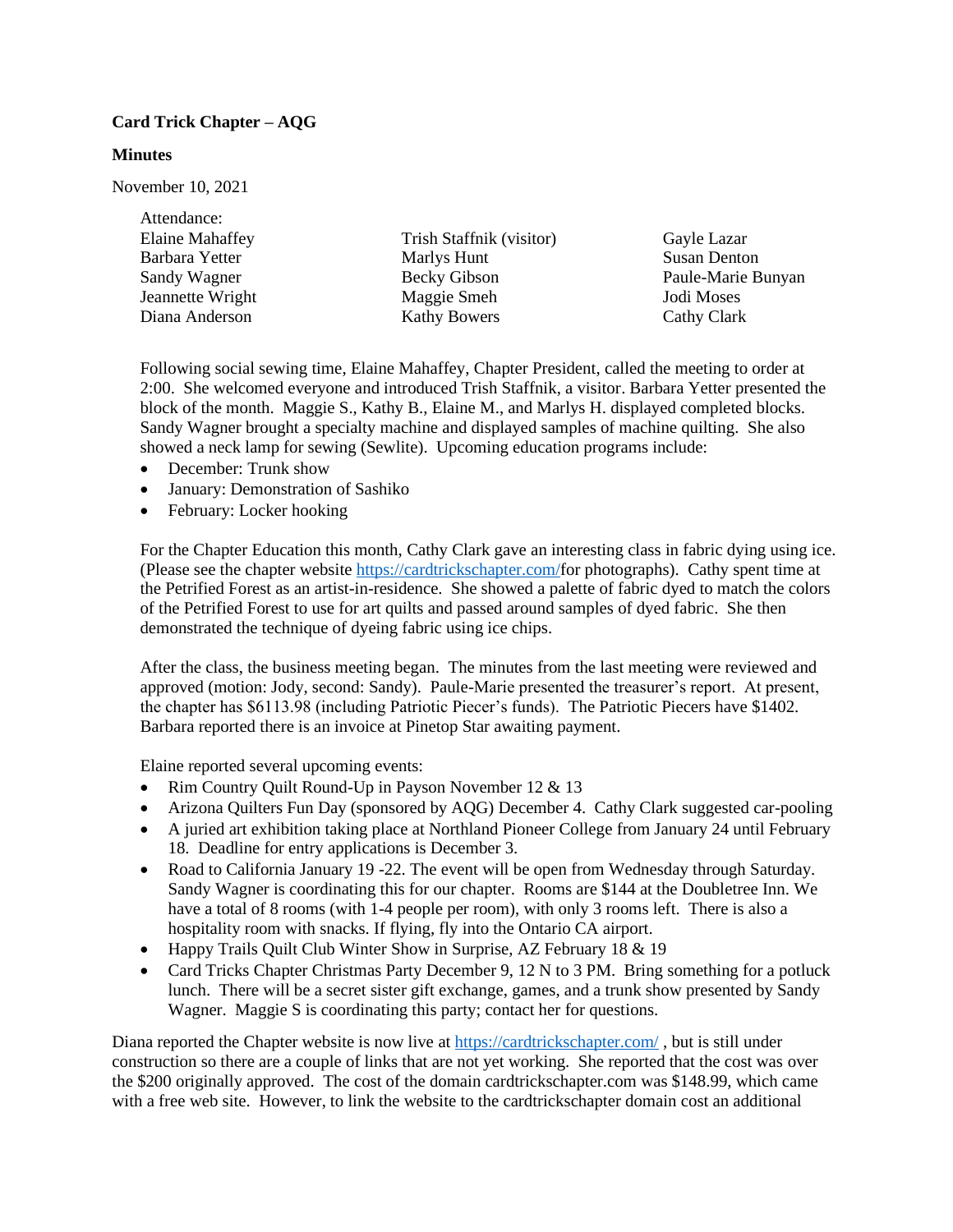\$91.79. Cathy made a motion to approve the additional expense, seconded by Barbara. The motion was approved.

A survey was conducted to identify how chapter members felt regarding the chapter and to solicit ideas for chapter activities for the coming year. Fifteen members completed the survey, and paper copies of the survey were distributed to members present who had not yet completed the survey. Elaine will report results at the December meeting.

Susan Denton made arrangements with the church to allow us to begin social sewing time earlier at 11 AM. She will have the church open.

Kathy Bower is working on designing a pattern for this year's opportunity quilt. She will arrange a workshop to teach us how to foundation piece the blocks she has designed. Barbara and Susan volunteered to help her select the colors and fabric. The quilt will measure 91" x 91". There was discussion that because of Covid restrictions, we are a year behind on making an opportunity quilt. Maggie has a quilt top she will donate for the 2023 quilt. She will bring it to a meeting for chapter members to determine if it is acceptable to use.

Three committees have been formed. The Quilt Show Committee will be co-chaired by Ellen Y and Donna D. The Program Committee will be co-chaired by Sandy W and Cathy C. The Hospitality/Sunshine/Membership Committee will be co-chaired by Maggie S and Marlys H. If chapter members are interested in serving on any of these committees, they should contact one of the co-chairs.

Elaine recognized the Patriotic Piecers for the work that they do and reported they will be asked to present a program next November to highlight their work in 2022. The Patriotic Piecers will be having a quilt retreat tomorrow and Saturday to work on their opportunity quilt.

Elaine suggested the chapter needs to have an inclement weather policy. After discussion, Jeannette made the motion (seconded by Kathy) that if Blue Ridge schools are closed, then the chapter meeting will be cancelled.

Show and Tell:

- Several members showed the blocks they made for Ellen's album quilt
- Becky displayed a quilt she made called "Women's Voices"
- Elaine displayed a quilt featuring a "Tree of Life" block. She also showed a ceramic sculpture of a quilter she made called Quilter's Monument.
- Jodi displayed a quilt she is hand-quilting, and also showed her new name tag.
- Gayle displayed a wall hanging of an elk and a table runner she made for a Christmas gift.
- Paule-Marie displayed free-standing lace turkeys
- Jeannette displayed a John Wayne quilt
- Maggie displayed a quilt she made from the same "Women's Voices" pattern as Becky.

Elaine won the fat quarter drawing and the door prize was won by Paule-Marie.